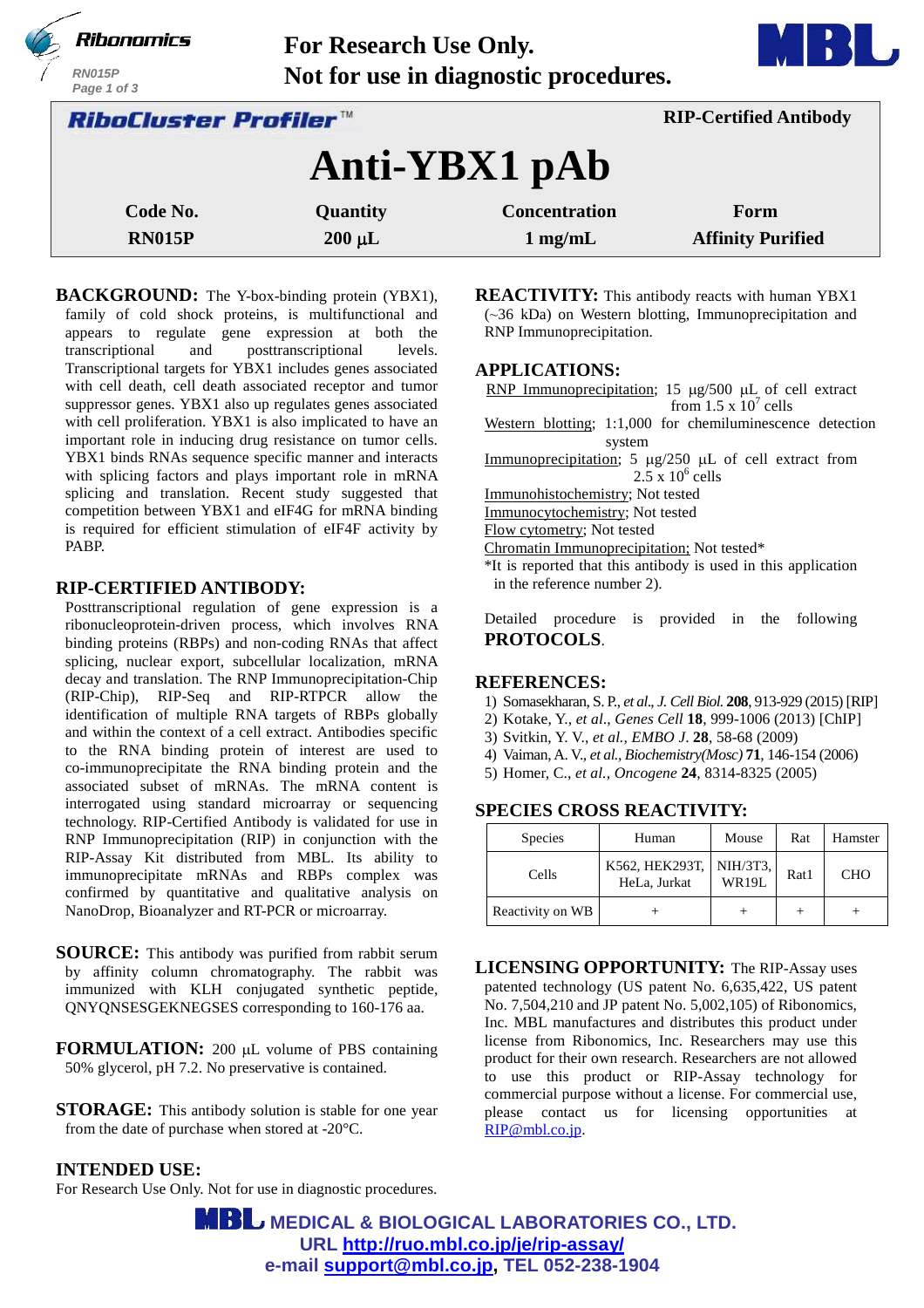

*Analysis of isolated RNA with Bioanalyzer.*

| Average of the RNA Quantity (n=2) |                        |  |
|-----------------------------------|------------------------|--|
| Antibody                          | $\overline{R}$ NA (ng) |  |
| Normal Rabbit IgG                 | 53.2                   |  |
| Anti-YBX1 pAb                     | 2079.5                 |  |
| <b>Total RNA</b>                  | 235215.0               |  |

# **PROTOCOLS:**

#### **RNP Immunoprecipitation**

Some buffer and reagents are included in the RIP-Assay Kit (code. RN1001). Please also refer to the protocol packaged in the RIP-Assay Kit.

[Material Preparation]

- 1. Lysis Buffer (+)
	- Before using the Lysis Buffer, protease inhibitors, RNase inhibitors, and DTT are added to the Lysis Buffer at the appropriate concentration.
- 2. Wash Buffer (+) Before using the Wash Buffer, DTT is added to the Wash Buffer at the appropriate concentration.

## **Protocol**

- 1) Wash 1.5 x  $10^7$  cells 2 times with PBS and resuspend them with 500  $\mu$ L of ice-cold Lysis Buffer (+) containing appropriate protease inhibitors, RNase inhibitors, and DTT. Vortex for 10 seconds. Leave on ice for 10 minutes.
- 2) Centrifuge the tube at 12,000 x g for 5 minutes at 4°C and transfer the supernatant to another tube.
- 3) Add 25  $\mu$ L of 50% protein A agarose beads slurry resuspended in Lysis Buffer (+) into the supernatant. Incubate it at 4°C with rotating for 1 hour.
- 4) Centrifuge the tube at 2,000 x g for 1 minute at 4°C and transfer the supernatant to another tube (precleared sample).
- 5) Mix both 25  $\mu$ L of 50% protein A agarose beads slurry resuspended in nuclease-free PBS and Normal Rabbit IgG (RIP-Assay Kit) or Anti-YBX1 pAb (RN015P) at the amount of suggested in the **APPLICATIONS,** and then add 1 mL of Wash buffer (+) into each tube. Incubate with gently agitation for 1 hour at 4°C.
- 6) Wash the beads once with ice-cold Lysis Buffer  $(+)$ (centrifuge the tube at 2,000 x g for 1 minute). Carefully discard the supernatant using a pipettor without disturbing the beads.
- 7) Add 500  $\mu$ L of cell lysate (precleared sample of step 4), then incubate with gentle agitation for 3 hours at 4°C.
- 8) Wash the beads 4 times with Wash Buffer (+) (centrifuge the tube at 2,000 x g for 1 minute).
- 9) Add 400 µL of Master mix solution (Solution I: Solution II = 10  $\mu$ L: 390  $\mu$ L). Vortex for 10 seconds.
- 10) Add 250 µL of Solution III. Vortex for 10 seconds.
- 11) Centrifuge the tube at 2,000 x g for 2 minutes.
- 12) Transfer the supernatant to the tube containing  $2 \mu L$  of Solution IV.
- 13) Add 600  $\mu$ L of ice-cold 2-propanol and place at -20 $\degree$ C for 20 minutes. Centrifuge the tube at 12,000 x g for 10 minutes.
- 14) Wash the pellet 2 times with 0.5 mL of ice-cold 70% Ethanol and dry up the pellet for 5-15 minutes.
- 15) Dissolve the pellets in nuclease-free water.
- 16) RNA was quantified with NanoDrop (Thermo Fisher Scientific Inc.) and the RNA quality was analyzed with Bioanalyzer (Agilent Technologies, Inc.).

(Positive control for RNP Immunoprecipitation; HEK293T)



## *Western blot analysis of YBX1 expression in HEK293T (1), HeLa (2), NIH/3T3 (3), Rat1 (4) and CHO (5) using RN015P.*

## **SDS-PAGE & Western Blotting**

- 1) Wash 1 x  $10^7$  cells 3 times with PBS and suspend them in 1 mL of Laemmli's sample buffer.
- 2) Boil the samples for 2 minutes and centrifuge. Load  $10 \mu L$ of the sample per lane in a 1 mm thick SDS-polyacrylamide gel for electrophoresis.
- 3) Blot the protein to a polyvinylidene difluoride (PVDF) membrane at 1 mA/cm<sup>2</sup> for 1 hour in a semi-dry transfer system (Transfer Buffer: 25 mM Tris, 190 mM glycine, 20% MeOH). See the manufacture's manual for precise transfer procedure.
- 4) To reduce nonspecific binding, soak the membrane in 10%